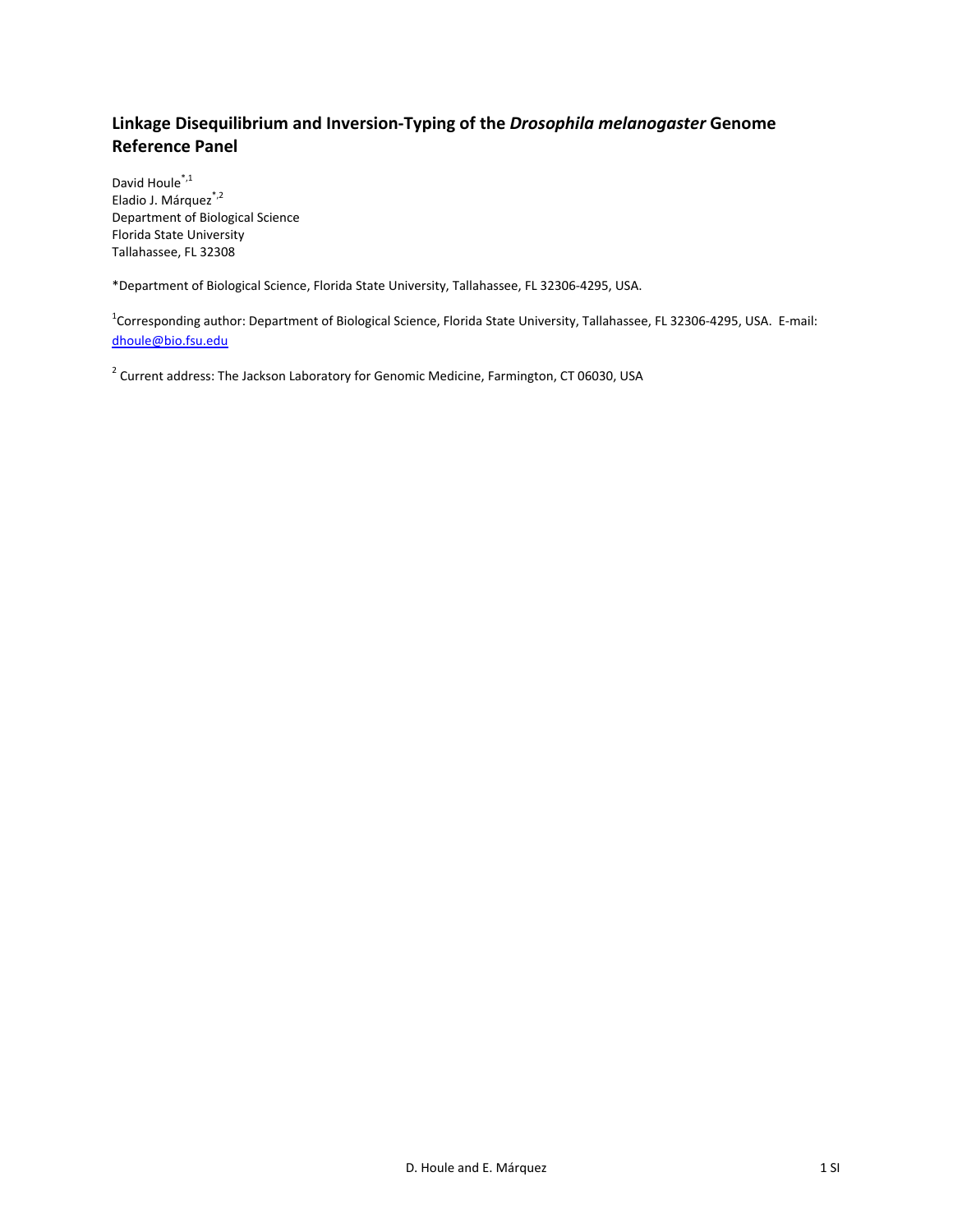

**Figure S1** Mean number of sites correlated with variant sites at r<sup>2</sup>>0.5 as a function of minor allele frequency for sites within and outside common inversions. We treated the distal segment of chromosome 3R as part of In(3R)Mo (Corbett‐ Detig and Hartl 2012).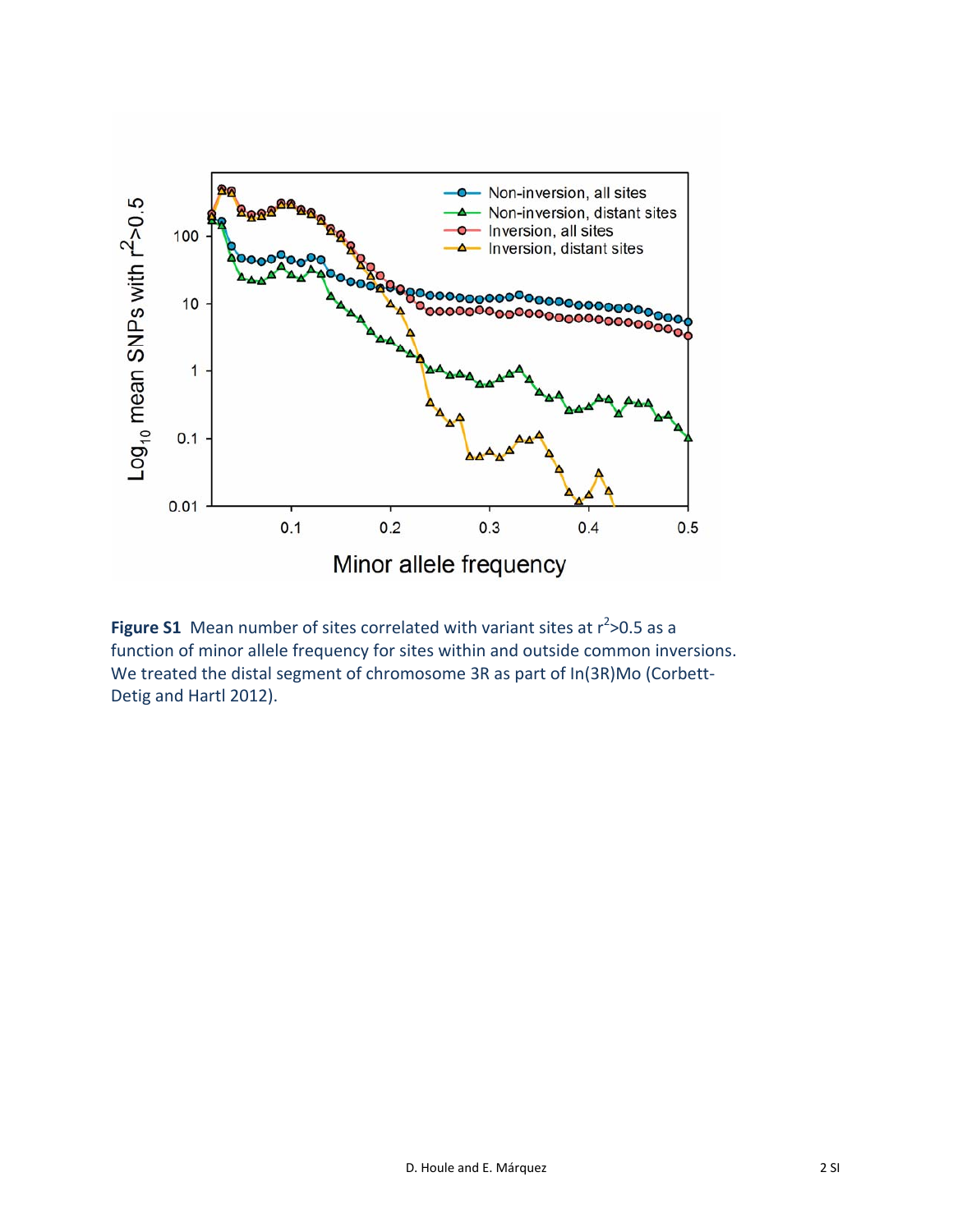## **Supporting Files**

**File S1**

All supporting files are archived and available at http://dx.doi.org/10.5061/dryad.06jt7

**HouleMarquezSASfiles.zip . Zip file with two SAS programs and example data set.** Gcorrlimits.sas is a stand‐alone program that demonstrates how we calculated the limits on which allele frequencies can be correlated at r<sup>2</sup>≥0.5. CalcHighCorr.sas reads the SAS data set gcorrexampledata.sas7bdat to demonstrate the calculation of correlations as a measure of linkage disequilibrium. Programs are written in SAS 9.3 (SAS Institute 2011).

#### **File S2**

LD205results.zip. Correlations of all SNP pairs with  $r^2$ 20.5 in the Freeze2 of the DGRP. Zip file contains separate csv files for each chromosome arm.

### **File S3**

**HouleMarquezF3\_PCscores.csv.** Supporting Table: Inversion‐typing of DGRP lines for the three common inversions In(2L)t, In(2R)NS, and In(3R)Mo, and heterozygosity of chromosome regions.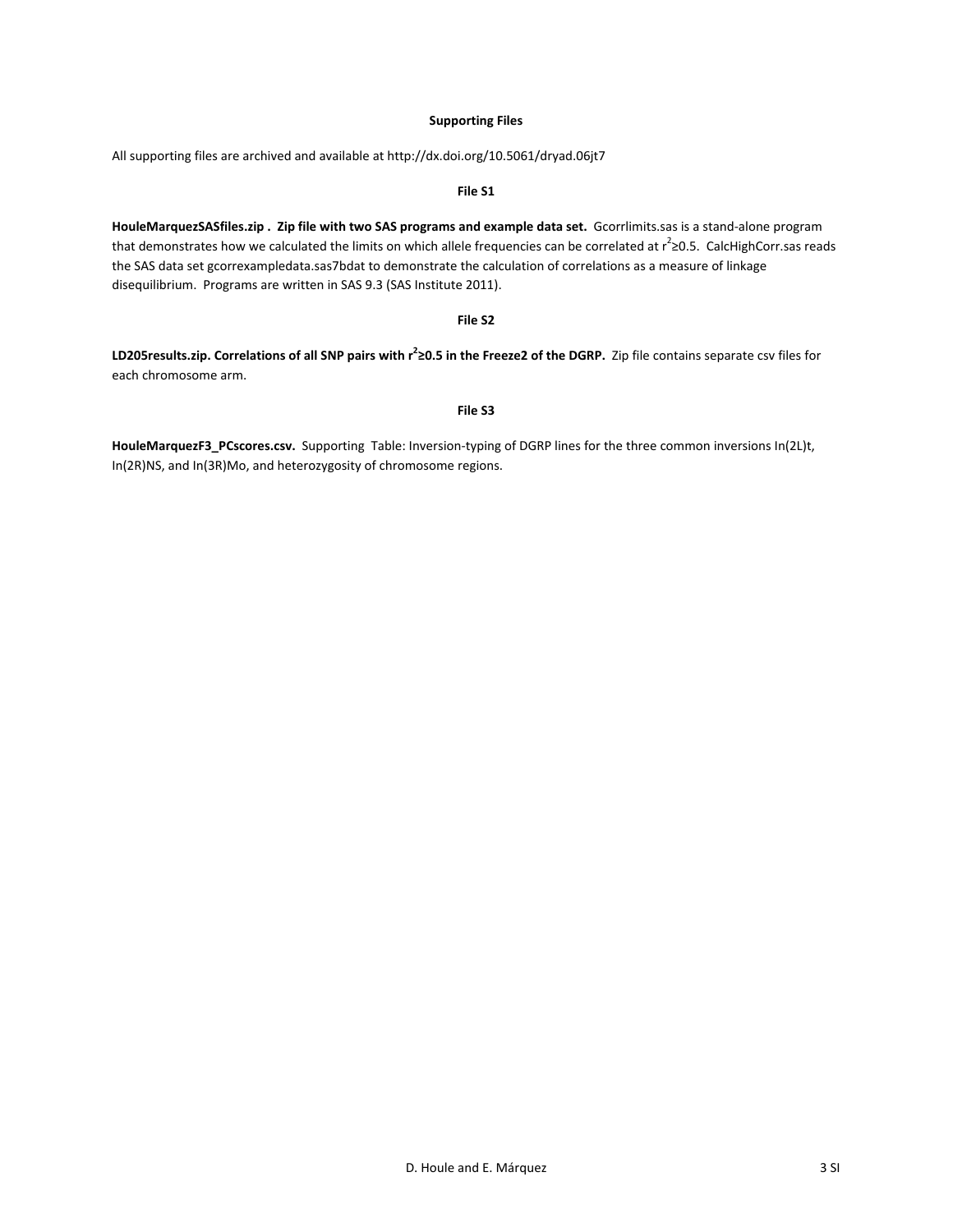| Table S1. Inferred kilobase pairs of African ancestry in homozygous inverted regions. |  |  |
|---------------------------------------------------------------------------------------|--|--|
|---------------------------------------------------------------------------------------|--|--|

|            |                      | Consensus*                 |          | Mismatch <sup>+</sup> |               |
|------------|----------------------|----------------------------|----------|-----------------------|---------------|
| Chromosome | Predicted Karyotype  | Mean $\pm$ S.D.            | N        | Mean $\pm$ S.D.       | N             |
| 2L         | Standard             | $2,022 \pm 1,081$          | 161      |                       |               |
|            | In(2L)t              | 13,605±2,494               | 19       | $14,713 \pm 1,098$    | 4             |
| 2R         | Standard<br>In(2R)NS | $412 + 194$<br>6,385±3,057 | 161<br>7 | 5,840<br>874          | 1<br>1        |
| 3R         | Standard             | $1,504 \pm 3,459$          | 175      | 1,051±466             | $\mathfrak z$ |
|            | In(3R)MO             | $80 \pm 67$                | 16       | $64 \pm 40$           | 4             |

\* Consensus lines are assigned the same inversion type by our LD‐based PC classification and by previous studies (Corbett‐ Detig and Hartl 2012; Huang et al. 2012).

† Mismatch lines are assigned an LD PC classification that disagrees with one of the previous studies.